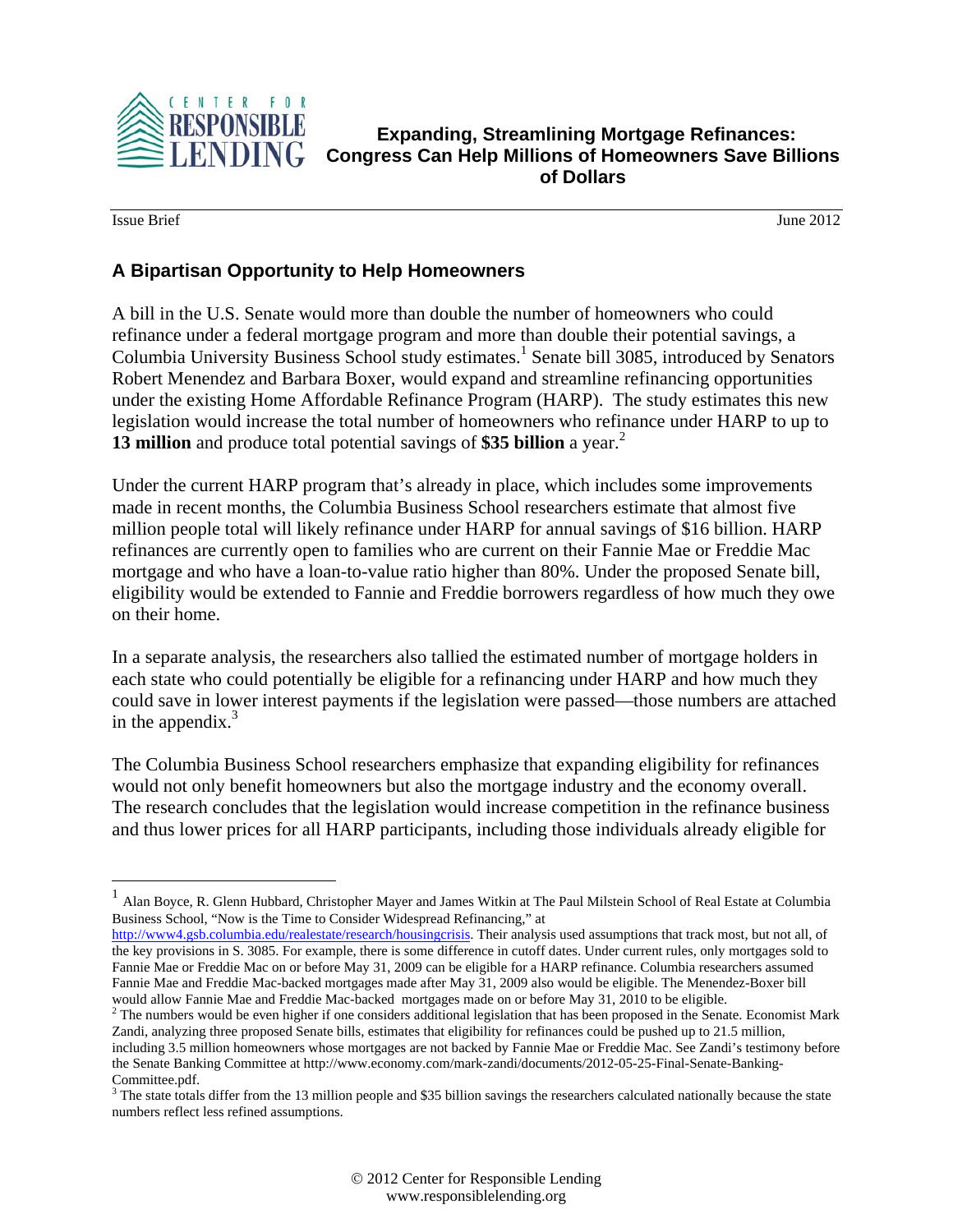HARP. In addition, expanding refinances will reduce the number of future defaults on Fannieand Freddie-backed loans, which will benefit taxpayers who would ultimately pay for bad loans.

## **Background**

Today's mortgage interest rates are at historic lows, but millions of families face barriers to refinancing into lower rates because of obstacles in the lending market. This means that millions of homeowners are locked into higher interest rates at a time when nearly one third of all homeowners are underwater on their mortgage, i.e., their mortgage exceeds the value of their home. $4$ 

The refinancing barrier is of particular concern for African-American and Hispanic families. Among homeowners current as of February 2011 on a mortgage originated between 2004 and 2008, a larger percentage of African Americans and Hispanics were making payments on a highinterest mortgage than were non-Hispanic white borrowers.<sup>5</sup>

Lifting refinancing barriers would reduce foreclosures, a problem that remains serious for families, communities and the economy as a whole. CRL's research report, *Lost Ground,* shows that we are halfway through foreclosures for mortgages originated between 2004 and 2008.<sup>6</sup> The report found that, as of February 2011, 2.7 million homeowners had already lost their home to foreclosure, and an estimated 3.6 million additional homeowners were in the process of foreclosure or 60 days or more delinquent on their mortgage.

These foreclosure estimates are likely on the conservative side, in part because they only look at mortgages originated between 2004 and 2008. CRL has completed additional analysis showing that since housing prices began their precipitous decline in early 2007, approximately 10.9 million homes have started the foreclosure process.<sup>7</sup>

#### **Streamlining Refinances: Increasing Access to Low-Interest Mortgages**

S. 3085 offers a low-cost way to help homeowners still struggling with the ongoing housing crisis. While saving families money, it will also reduce future foreclosures on Fannie Mae and Freddie Mac mortgages, therefore saving taxpayers money as well. Introduced by Senators Menendez and Boxer, this bill would expand the HARP program to reach more borrowers and increase competition by:

- Allowing more homeowners current on their Fannie Mae/Freddie Mac mortgage to qualify for a HARP refinance.
- Making it easier for homeowners to obtain a refinance from any lender, not just their current lender, thus encouraging more competitive interest rates.

 $\overline{a}$ 4 "Zillow: 31.4% of U.S. Homeowners are Underwater on Mortgages," *Los Angeles Times* (May 24, 2012) http://www.latimes.com/business/money/la-fi-mo-zillow-underwater-20120524,0,165710.story.

<sup>&</sup>lt;sup>5</sup> See testimony of Michael Calhoun before a Senate Banking subcommittee, "Helping Responsible Homeowners Save Money Through Refinancing," (April 25, 2012) at http://www.responsiblelending.org/mortgage-lending/policy

legislation/congress/testimony-refinancing-helping-responsible-homeowners.html.<br><sup>6</sup> Debbie Gruenstein Bocian, Wei Li and Carolina Reid, "Lost Ground, 2011: Disparities in Mortgage Lending and Foreclosures," Center for Responsible Lending (November 2011).<br><sup>7</sup> CRL calculation based on MBA National Delinquency Survey from 2007q1 through 2011q4, scaled to reflect market coverage.

As per MBA's claims, we assume 85% market coverage for 2007q1-2010q2 and 88% coverage for 2010q3 and after.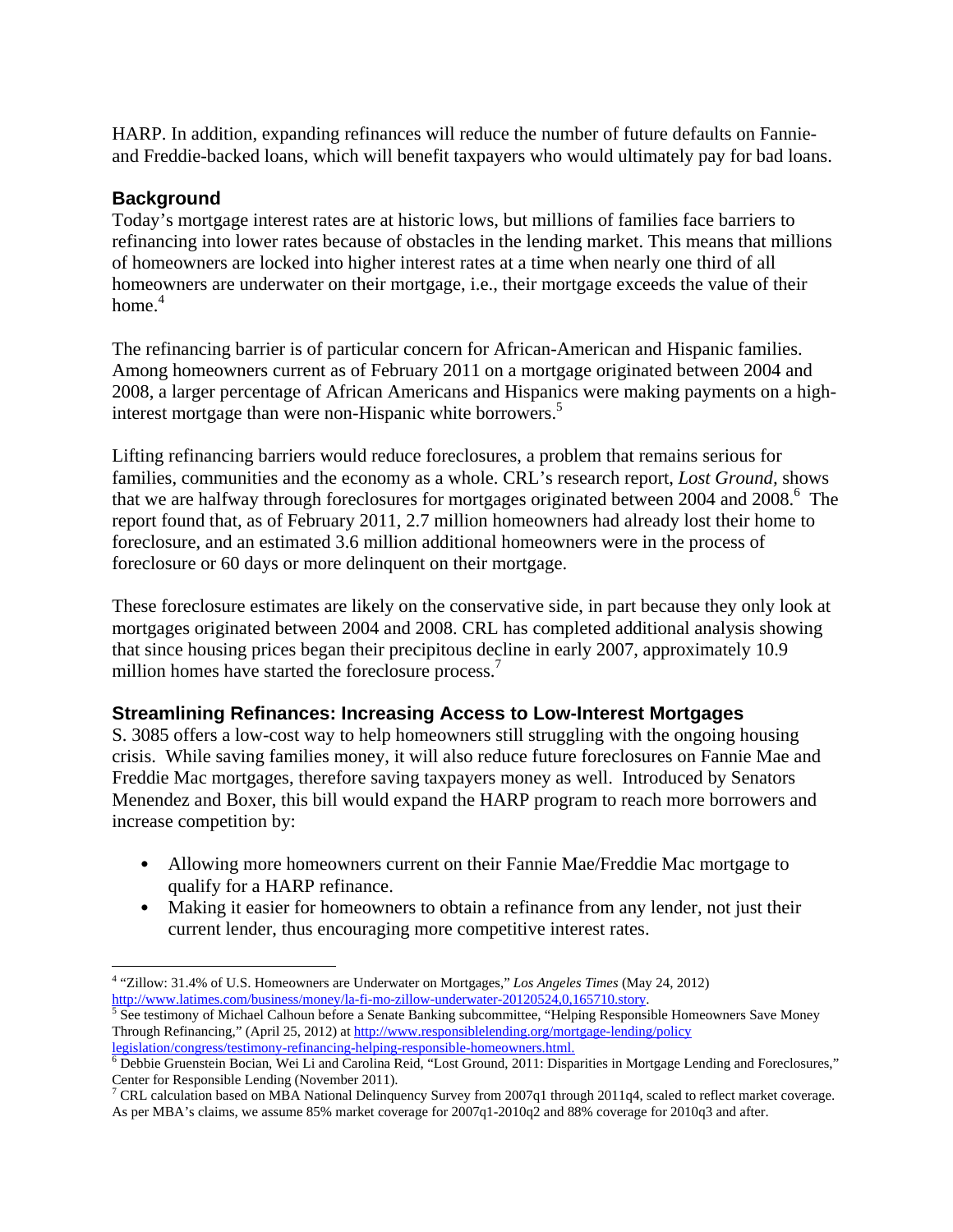- Encouraging the holders of second liens to allow streamlined refinances.
- Eliminating up-front fees completely on refinances.
- Eliminating appraisal costs for all borrowers.

.

In summary, this bill offers an opportunity for millions of ordinary Americans to achieve significant savings while also saving money for taxpayers and building a stronger economy.

# **APPENDIX**

# **Estimated Savings from Streamlined Refinancing\***

Estimates by Alan Boyce, R. Glenn Hubbard, Christopher Mayer, and James Witkin at The Paul Milstein School of Real Estate at Columbia Business School. See http://www4.gsb.columbia.edu/realestate/research/housingcrisis.

| <b>State</b>                | <b>Annual Interest</b><br><b>Savings (Millions of</b><br>Dollars) | <b>Number of Eligible</b><br><b>Mortgages</b> | <b>Average Savings</b><br>per Refinance |
|-----------------------------|-------------------------------------------------------------------|-----------------------------------------------|-----------------------------------------|
| <b>Alabama</b>              | \$438.4                                                           | 162,436                                       | \$2,699                                 |
| Alaska                      | \$73.6                                                            | 18,142                                        | \$4,054                                 |
| <b>Arizona</b>              | \$937.2                                                           | 318,378                                       | \$2,944                                 |
| <b>Arkansas</b>             | \$187.5                                                           | 78,949                                        | \$2,375                                 |
| <b>California</b>           | \$5,669.8                                                         | 1,371,678                                     | \$4,133                                 |
| Colorado                    | \$851.6                                                           | 253,639                                       | \$3,358                                 |
| <b>Connecticut</b>          | \$532.6                                                           | 142,018                                       | \$3,750                                 |
| <b>Delaware</b>             | \$175.5                                                           | 49,779                                        | \$3,525                                 |
| <b>District of Columbia</b> | \$120.9                                                           | 27,143                                        | \$4,267                                 |
| <b>Florida</b>              | \$2,975.1                                                         | 980,316                                       | \$3,035                                 |
| Georgia                     | \$1,281.5                                                         | 431,411                                       | \$2,971                                 |
| Hawaii                      | \$220.5                                                           | 43,846                                        | \$5,029                                 |
| Idaho                       | \$218.8                                                           | 77,667                                        | \$2,818                                 |
| <b>Illinois</b>             | \$1,776.6                                                         | 532,371                                       | \$3,337                                 |
| <b>Indiana</b>              | \$582.2                                                           | 253,294                                       | \$2,299                                 |
| lowa                        | \$236.0                                                           | 100,805                                       | \$2,341                                 |
| <b>Kansas</b>               | \$243.4                                                           | 95,822                                        | \$2,540                                 |
| Kentucky                    | \$324.3                                                           | 131,798                                       | \$2,461                                 |
| Louisiana                   | \$368.8                                                           | 134,317                                       | \$2,746                                 |
| <b>Maine</b>                | \$160.5                                                           | 52,027                                        | \$3,085                                 |
| <b>Maryland</b>             | \$1,119.9                                                         | 284,495                                       | \$3,937                                 |
| <b>Massachusetts</b>        | \$1,000.4                                                         | 238,133                                       | \$4,201                                 |
| <b>Michigan</b>             | \$1,166.0                                                         | 458,550                                       | \$2,543                                 |
| <b>Minnesota</b>            | \$884.2                                                           | 277,725                                       | \$3,184                                 |